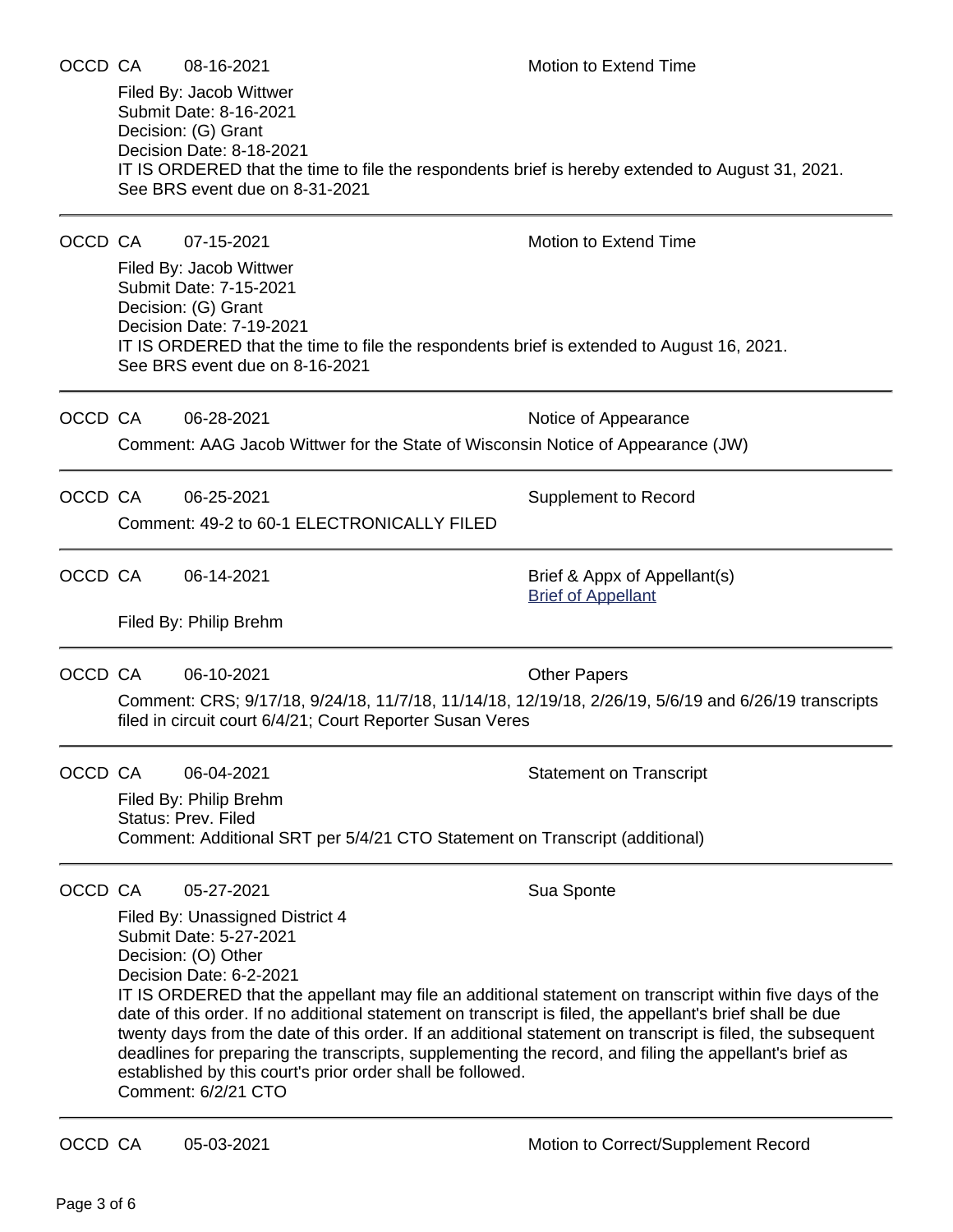| Filed By: Philip Brehm  |  |
|-------------------------|--|
| Submit Date: 5-3-2021   |  |
| Decision: (O) Other     |  |
| Decision Date: 5-4-2021 |  |

IT IS ORDERED that the motion for an extension of time to file a statement on transcript is granted. The appellant shall file an additional statement on transcript within twelve days of the date of this order. IT IS FURTHER ORDERED that, if the transcripts have not already been prepared, the court reporter shall have a shortened time period for filing the additional transcripts, due to the late date at which this request was made. The court reporter shall file the additional transcripts within forty-five days of when the transcript is requested.

IT IS FURTHER ORDERED that, upon the filing of all transcripts, the clerk of the circuit court shall immediately transmit the transcripts by supplemental return.

IT IS FURTHER ORDERED that the appellants brief shall be due twenty days after the filing of the supplemental return.

Comment: Motion to Correct/Supplement Record

| OCCD CA |                                                                                                                                          | 03-26-2021                                                           | <b>Sealed Documents</b>                |  |
|---------|------------------------------------------------------------------------------------------------------------------------------------------|----------------------------------------------------------------------|----------------------------------------|--|
| OCCD CA |                                                                                                                                          | 03-26-2021<br>Comment: 1-2 to 48-40 ELECTRONICALLY FILED             | Record                                 |  |
| OCCD CA |                                                                                                                                          | 03-11-2021<br>Comment: Notice of Compilation of Record               | <b>Other Papers</b>                    |  |
| OCCD CA |                                                                                                                                          | 03-04-2021<br>Comment: New due date of connected REC: 3-19-2021      | Delinquent                             |  |
| OCCD CA | 01-07-2021<br><b>Statement on Transcript</b><br>Filed By: Philip Brehm<br>Status: Prev. Filed<br><b>Comment: Statement on Transcript</b> |                                                                      |                                        |  |
| OCCD CA |                                                                                                                                          | 01-05-2021                                                           | X Transfer                             |  |
| OCCD CA |                                                                                                                                          | 01-04-2021<br>Comment: Notif. Sent-Filing of NAP & Ct. Record        | Notif. Sent-Filing of NAP & Ct. Record |  |
| OCCD CA |                                                                                                                                          | 01-04-2021<br><b>Comment: SPD Appointed</b>                          | Fee Waived                             |  |
| OCCD CA |                                                                                                                                          | 01-04-2021<br>Comment: Notice of Appeal & Court Record (Transmittal) | Notice of Appeal & Court Record        |  |
| OCCD CA |                                                                                                                                          | 12-28-2020                                                           | Notice of Appeal filed in Cir. Ct.     |  |
| OCCD CA |                                                                                                                                          | 12-10-2020                                                           | <b>Order of Circuit Court</b>          |  |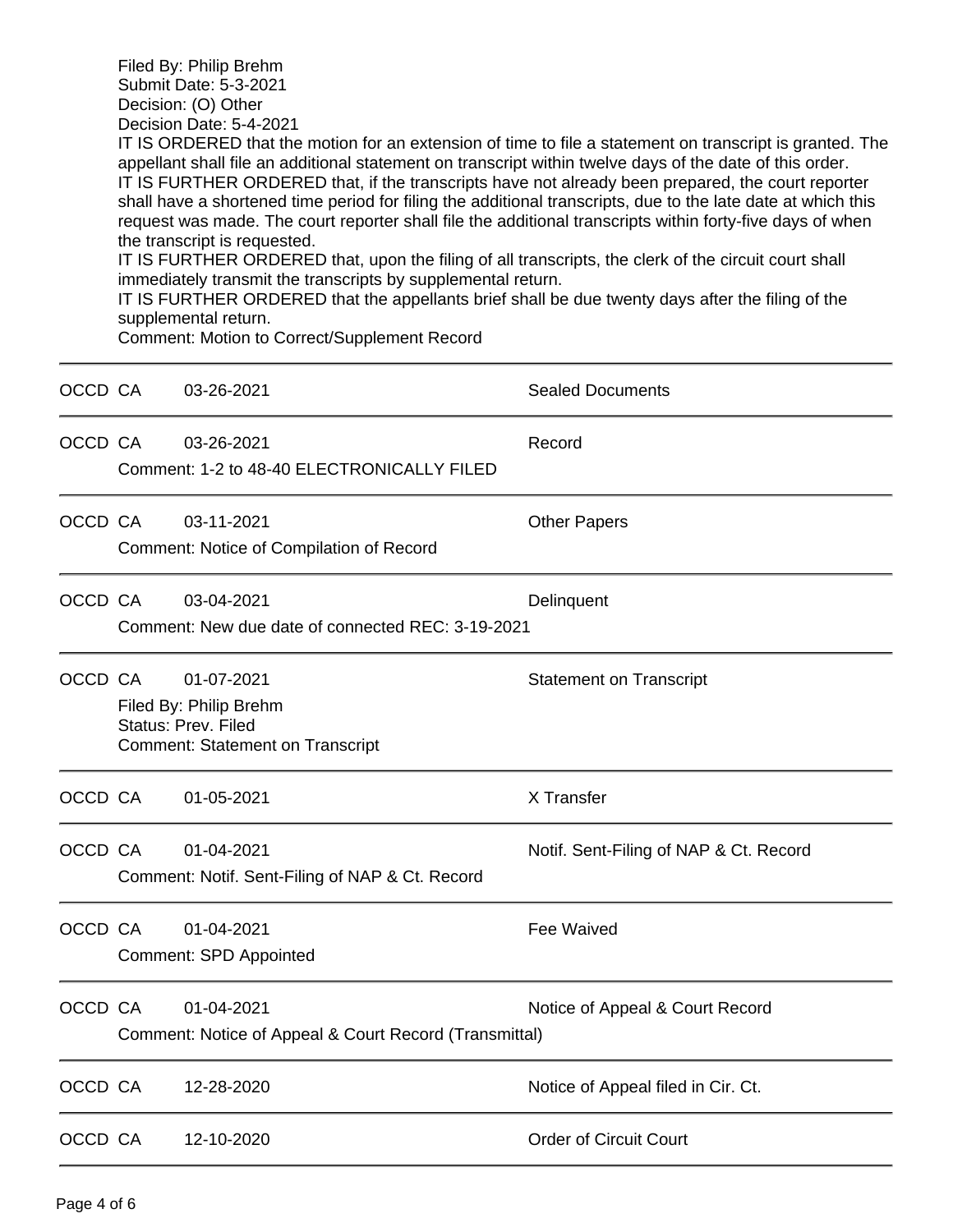# OCCD CA 12-04-2020 MXT to file NAP/PCM

Filed By: Philip Brehm Submit Date: 12-4-2020 Decision: (N) No Action Decision Date: 12-7-2020 No action. Motion Response Filed By: Philip Brehm Submit Date: 12-4-2020 Comment: MXT to file NAP/PCM (5) Response to MXT to file NAP/PCM (5)

### OCCD CA 10-19-2020 MXT to file NAP/PCM

Filed By: Philip Brehm Submit Date: 10-19-2020 Decision: (G) Grant Decision Date: 10-21-2020 IT IS ORDERED that the time to file a postconviction motion or notice of appeal is extended to December 4, 2020. Comment: MXT to file NAP/PCM (4); Order on MXT to file NAP/PCM (4)

OCCD CA 08-18-2020 MXT to file NAP/PCM

Filed By: Philip Brehm Submit Date: 8-18-2020 Decision: (G) Grant Decision Date: 8-19-2020 IT IS ORDERED that the time to file a postconviction motion or notice of appeal is extended to October 20, 2020. Comment: Third MXT to file NAP/PCM 8/19/20 CTO (XNP);

OCCD CA 06-22-2020 MXT to file NAP/PCM

Filed By: Philip Brehm Submit Date: 6-22-2020 Decision: (G) Grant Decision Date: 6-25-2020 IT IS ORDERED that the time to file a postconviction motion or notice of appeal is extended to August 21, 2020. Comment: MXT to file NAP/PCM (2) 06-25-20 Order

OCCD CA 04-21-2020 MXT to file NAP/PCM

Filed By: Philip Brehm Submit Date: 4-21-2020 Decision: (G) Grant Decision Date: 4-28-2020 IT IS ORDERED that the time to file a postconviction motion or notice of appeal is extended to June 22, 2020. Comment: MXT to file NAP/PCM 04-28-20 Order

Filed By: Joseph Ehmann Submit Date: 3-16-2020 Decision: (G) Grant

OCCD CA 03-13-2020 MXT to appoint counsel & order trans.